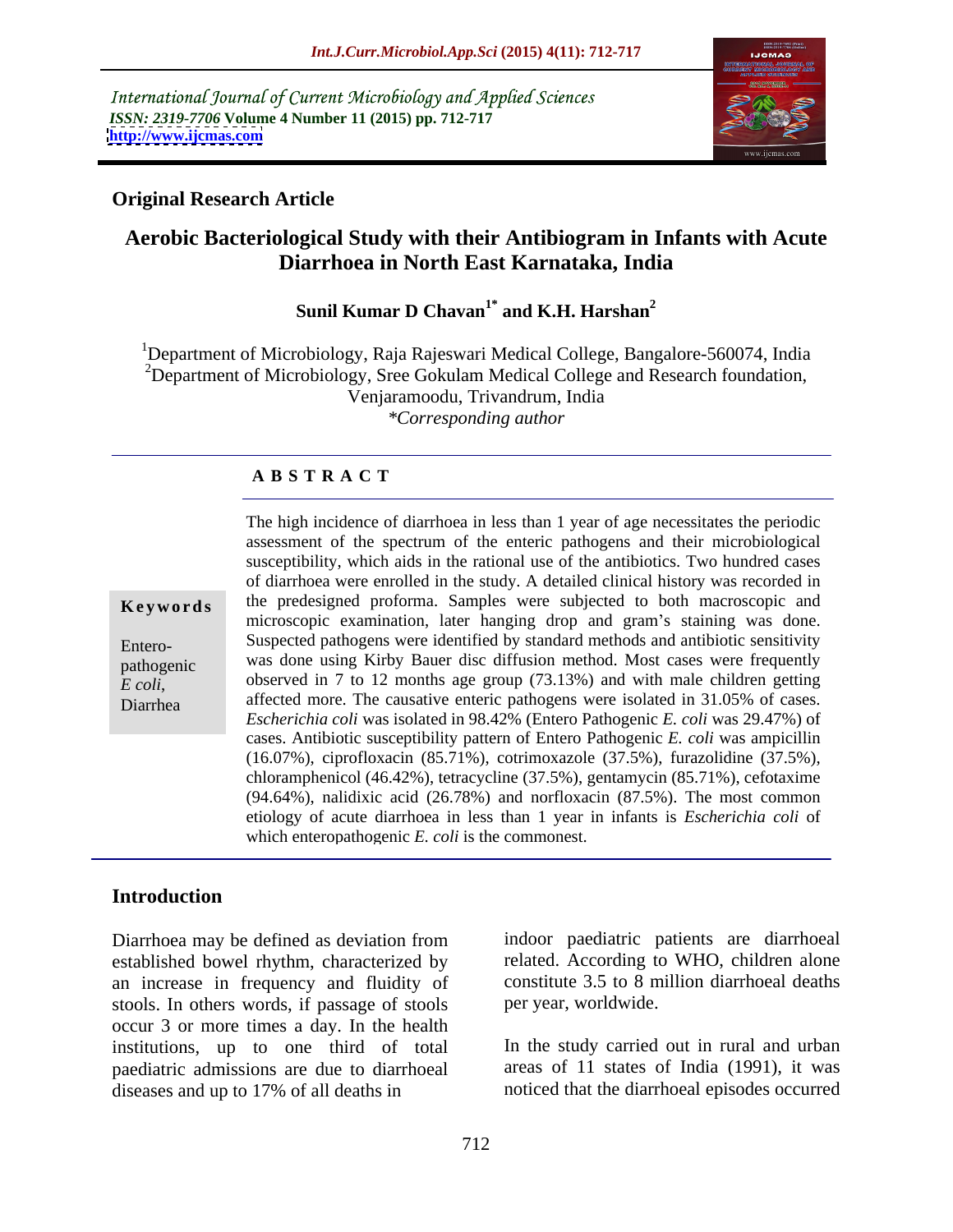at 1.5 episodes per child per year in urban area and 4.57 episodes per child per year in

5 years die of diarrhoea, 80% of these deaths affect children under the age of 2 years. peptone water for enrichment of Salmonella,

The maximum number of patients was below the age of 12 months with maximum for 24-48 hours. Serotyping was done with incidence in between 7 and 12 months specific antisera for Shigella, Vibrio followed by age group of 0–6 months. It was cholera, Salmonella and Escherichia also observed that EPEC was more predominant isolate among the 29% of was performed over Mueller Hinton agar bacterial enteropathogens and common plates by disc diffusion method serotypes were 086, 0119, 0126, 0127 and 0128. The other organisms were *Pseudomonas aeruginosa, Proteus* species and *Klebsiella* (Khanna *et al.,* 1996).

The study was conducted to find out the during the study period of one year for prevalence of acute diarrhoeal diseases due to aerobic bacteria in infants by isolation

The study was conducted at Basaveshwara Table 2 shows out of 200 samples received, Hospital, Gulbarga. A total of 200 cases of acute diarrhoea were taken up for the study during Jan 2011 to Dec 2011. Infants aged total 190 organisms, 187(98.42%) strains of between 1 month and 12 months were *Escherichia coli* and other organism like included for the study. Diarrhoeal cases of 1 *Klebsiella sp* were also isolated respectively. to 15 days of duration were included for the study. Only those samples that are taken under aseptic precautions in the hospital samples 59 organisms were identified as were included for the study. The stool possible etiological agents, the prevalence

rural areas. *Escherichia coli, Vibrio cholera,* examination of each sample was done for *Shigella, Salmonella, Rotavirus* and the presence and number of faecal parasites are the major postulated causes of polymorphonuclear leucocytes/hpf, presence acute diarrhoea throughout the world. of red blood cells and fat globules. Samples Diarrhoea is a major public health problem stain. Direct plating of the stoolsample was in the developing countries. An estimated done over Mac Conkey agar, xylose lysine 1.8 billion episodes of diarrhoea occur each deoxycholate agar and thiosulphate citrate year and 3 million children under the age of bile sucrose agar. A part of the sample was consistency, colour, presence of mucus, blood and parasites. Microscopic were subjected to hanging drop and Gram's inoculated into Selenite-F broth and alkaline peptone water for enrichment of *Salmonella*, Shigella and *Vibrio cholerae*.The inoculated plates were incubated aerobically at 37°C specific antisera for *Shigella, Vibrio cholera*, *Salmonella* and *Escherichia* (polyvalent EPEC) antisera. The sensitivity plates by disc diffusion method recommended by Kirby – Bauer.

# **Results and Discussion**

A total of 200 stool samples were processed bacterial pathogens.

and identification of pathogenic bacteria Table 1 shows that the highest number of from stool samples and to study the cases was encountered between 7 and 12 antibiotic sensitivity pattern of the isolates. months of age group. Male preponderance **Materials and method** and 69 females. Male : female ratio – 1.9:1. was noted. Of the 200 cases 132 were males

> culture was positive in 190 cases and no growth was present in 10 cases. Out of the

samples were examined macroscopically for rate of the isolated organisms was 31.05%. Table 3 shows of the 190 culture positive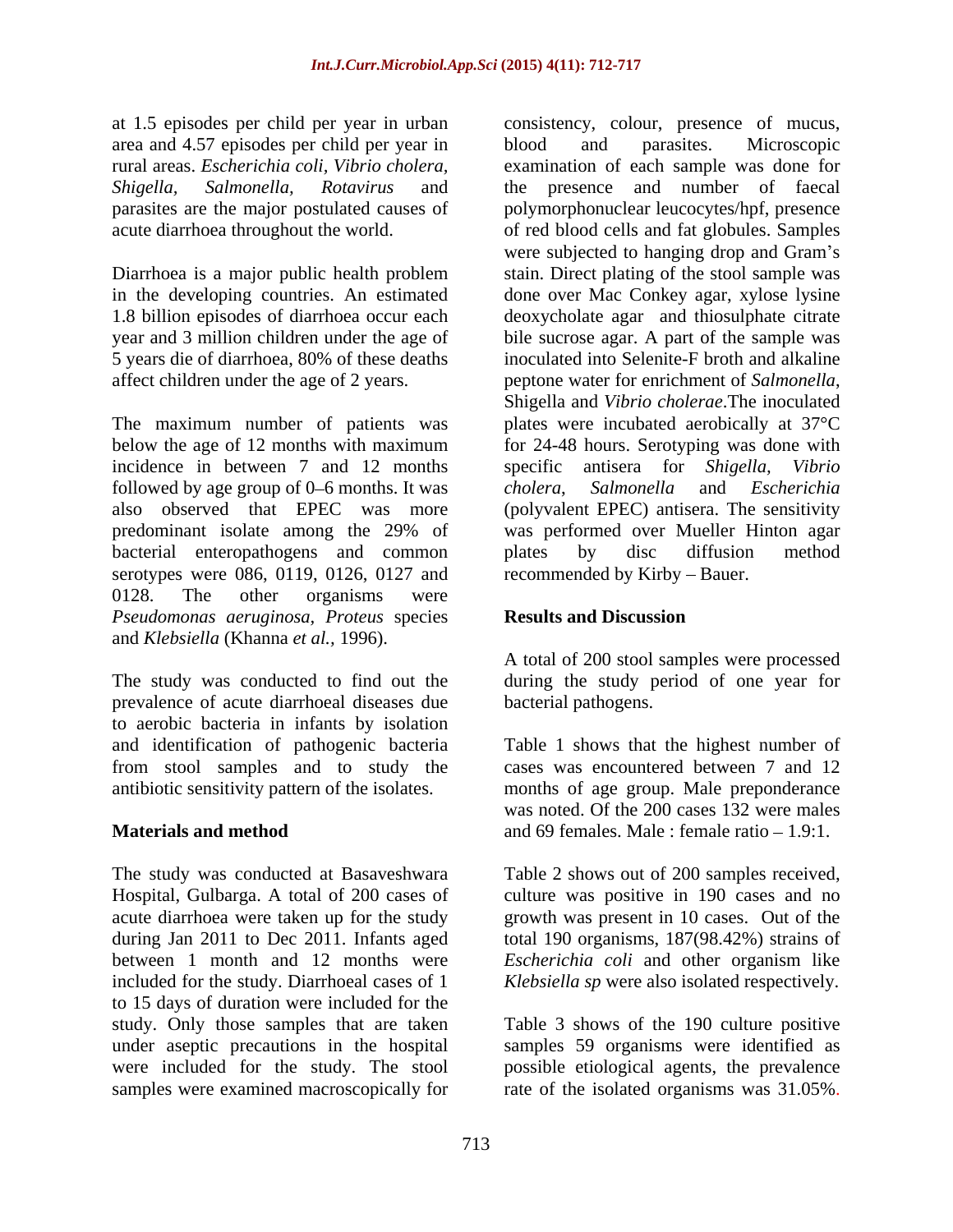Although 187 strains of *E. coli* were isolated Table 5 reveals the antibiotic sensitivity of isolated with a prevalence of 1.57%,

incidence of EPEC in  $7-12$  months of age and the incidence showing lower in higher age group, followed by *Klebsiella* sp in less than 1 year age group.

and submitted to serotyping with polyvalent 56 enteropathogenic *E. coli* isolated, it is EPEC antisera, 56(29.47%) were identified seen from the table that they are highly as EPEC and 3 strains of Klebsiella was sensitive to cefotaxime 53 (94.64%) and are Table 4 shows enteropathogens isolated (87.5%). The organisms showed higher from 190 culture positive showed highest resistance to ampicillin, chloramphenicol ciprofloxicin  $48(85.71\%)$ , gentamicin 48(85.71%), norfloxacin 49 and nalidixic acid.

| Table.1'<br>Age distribution of cases |  |
|---------------------------------------|--|
|                                       |  |

| Age in   | <b>Males</b>              |               | <b>Females</b>                              |        |     | <b>Total</b> | M: F  |
|----------|---------------------------|---------------|---------------------------------------------|--------|-----|--------------|-------|
| months   | No.                       | $\sim$ $\sim$ | No.                                         | $\sim$ |     |              |       |
| በ-6      | $\gamma$ $\epsilon$<br>53 | 17.41         | <b>Contract Contract Contract</b><br>$\sim$ | 9.45   |     | 76.QG        | 1.8:1 |
| $7 - 12$ |                           | 48.25         |                                             | 24.87  | 147 | 73.13        | 1.9:1 |
| Total    | 132                       | 65.67         |                                             | 34.32  | 201 | 100          | 1.9:1 |

**Table.2** Showing various organisms isolated in 190 cases

| Organism           | <b>Number of organisms</b><br>isolated | Percentage (%) |
|--------------------|----------------------------------------|----------------|
| Escherichia coli   | 187                                    | 98.42          |
| Klebsiella species |                                        | $\cdot$        |
| <b>Total</b>       | <b>190</b>                             | 100.00         |

**Table.3** Pathogens isolated in 190 cases of stool samples

| Pathogen      | No. isolated | Percentage (%) |
|---------------|--------------|----------------|
| <b>EPEC</b>   | ◡◡           | 29.47          |
| Klebsiella sp |              | 1.07           |
| <b>Total</b>  | 59           | 31.05          |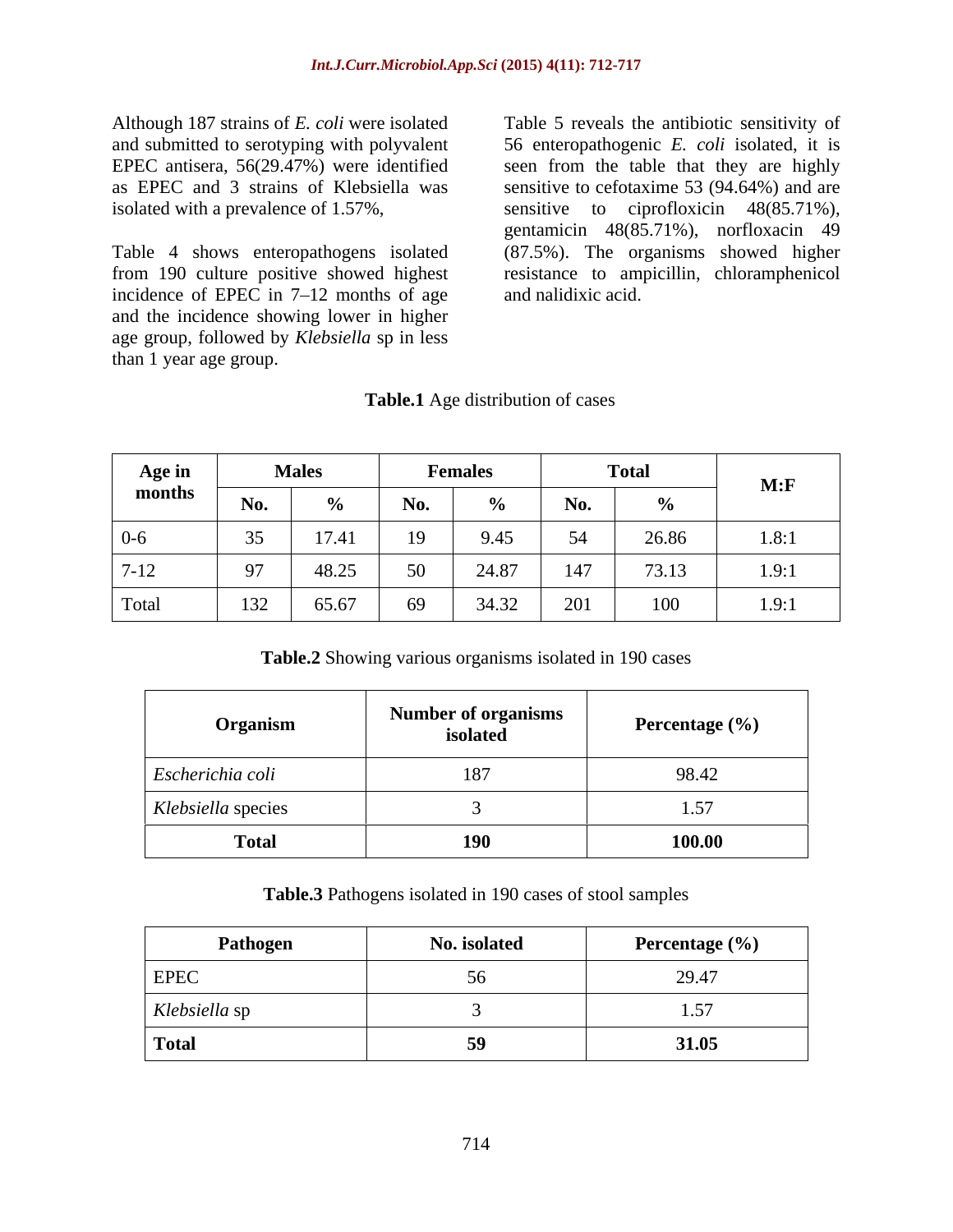### *Int.J.Curr.Microbiol.App.Sci* **(2015) 4(11): 712-717**

| Pathogens<br>the contract of the contract of the contract of the contract of the contract of |                                                                                 | Age in month                    |          |             | 1 o cui |
|----------------------------------------------------------------------------------------------|---------------------------------------------------------------------------------|---------------------------------|----------|-------------|---------|
|                                                                                              |                                                                                 |                                 |          | $\sqrt{10}$ |         |
|                                                                                              | $\mathbf{r}$<br>N <sub>O</sub> .                                                |                                 |          |             |         |
| EPEC                                                                                         | $\sim$ $\sim$                                                                   | $\sqrt{10}$ $\sqrt{2}$<br>12.43 | $\sim$ 1 | 15.42       | 20.47   |
| <i>Klebsiella</i> sp<br>$\sim$ $\sim$ $\sim$                                                 | the contract of the contract of the contract of the contract of the contract of | $1\lambda$<br>1.47<br>_____     |          |             | 157     |

## **Table.4** Isolation rate of enteropathogens in different age groups

| <b>Antibiotics</b> | <b>Number of isolates</b> | Percentage (%) |
|--------------------|---------------------------|----------------|
| Ampicillin         |                           | 16.07          |
| Chloramphenicol    | 26                        | 46.42          |
| Co-Trimoxazole     | 21                        | 37.5           |
| Ciprofloxacin      | 48                        | 85.71          |
| Furazolidine       | 21                        | 37.5           |
| Tetracycline       | 21                        | 37.5           |
| Gentamycin         | 48                        | 85.71          |
| Cefotaxime         | 53                        | 94.64          |
| Nalidixic acid     | 15                        | 26.78          |
| Norfloxacin        | 49                        | 87.5           |

## **Table.5** Table showing susceptibility pattern of isolates

Diarrhoea in infants and children ranks explainable, because at this age the child among the leading cause of morbidity and starts crawling and puts everything into mortality. Assessment of the bacteriologic mouth and is susceptible to infection. This pattern of diarrhoea from time to time may be of considerable importance, not only in isolating the causative agent but also as a tool in therapeutic approach, to reduce the morbidity and mortality. Important advances have been achieved over the last few years We also observed that there was

Diarrhoea was commonly seen in children infants between 7 and 12 months of age accounting for 73.13% of cases. The high incidence below the age of 1 year is In the present series the isolation rate of

result was consistent with the range mentioned by others like Khanna *et al.* (1996), Joshi *et al.* (1980) and Bhat *etal.* (1986) respectively.

in the field of diarrhoea research. preponderance of males in cases of less than 1 year of age more frequently in by Pande (1975), Khatua*et al.* (1984) and We also observed that there was diarrhoea with a ratio of 1.9:1. This was consistent with the observation mentioned Ogunsanya *et al.* (1994).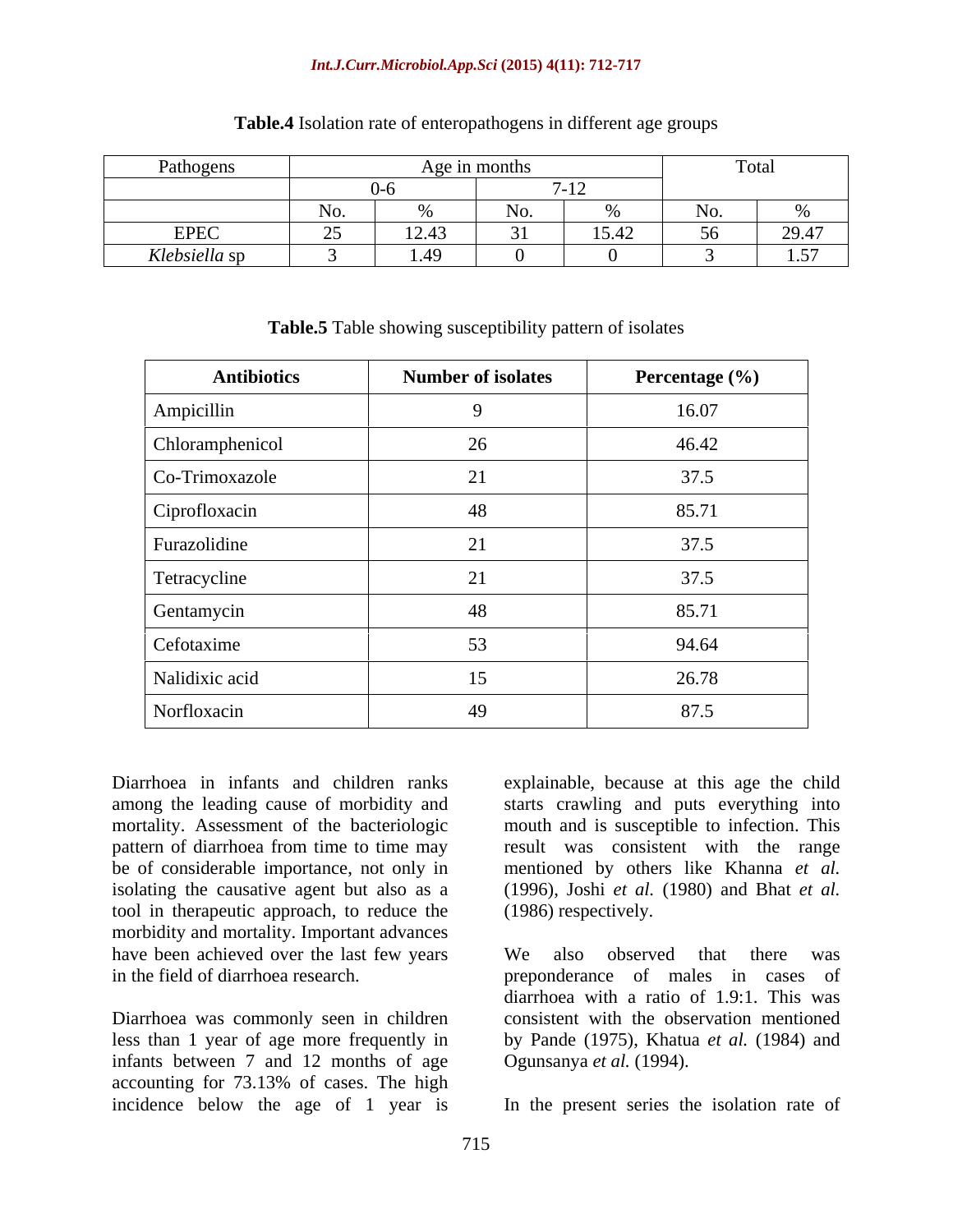enteric bacteria was 31.05%. These results are consistent with other studies like Khatua *et al.* (1984) and Khanna *et al.* (1996). Whereas higher isolation rate has been Reference shown by other studies like - Ogbonnaya Ogbup *et al.* (2008) respectively. Basic laboratory procedure in clinical

In the present study higher proportion of Bern, C. *et al.* 1992. Magnitude of the global EPEC were seen in  $0-12$  months age group, problem of diarrhoeal disease. Bull. that may be due to the fact that colonization  $WHO, 70(6)$ : 705–714. of gut with EPEC generally occurs at the Bhat, P. *et al.* 1986. Invasive bacterial time of weanling. In the present study, Prevalence of EPEC was 29.47 % (56 cases *Paediatrics*, 53: 811–816. in 200 cases studied). Prevalence similar to Colle, G.J. *et al.* 1996. Practical medical the present study has been found in studies conducted by Khanna *et al.* (1996) and Ogbonnaya Ogbup *et al.* (2008) showed Joshi, C.K. *et al.* 1980. A study of bacterial higher rate of EPEC in infants.<br>
infantile diarrhoea. Indian J.

The antibiotic pattern of the bacterial Khanna, S. *et al.* 1996.Bacteriological pathogens isolated showed different patterns but a profile of acute diarrhoea in of sensitivity and resistance. In the present investigation, antibiotic susceptibility 14(1): 33–35. pattern of Entero Pathogenic *E. coli* was ampicillin (16.07%), ciprofloxacin of diarrhoea in children with special (85.71%), cotrimoxazole (37.5%), reference to *Campylobacter* furazolidine (37.5%), chloramphenicol *fetusjejuni. J. Indian Paediatrics,* 21: (46.42%), tetracycline (37.5%), gentamycin (85.71%), cefotaxime (94.64%), nalidixic acid (26.78%) and norfloxacin (87.5%). Similar susceptibility pattern were observed<br>behavior and antibiotic susceptibility<br>by Lankeshwar Tewari and Surendra (1982) behavior and antibiotic susceptibility<br>pattern among E. coli isolated from by Lankeshwar Tewari and Surendra (1982)

As a public health measure to reduce the Ogbonnaya Ogbu *et al.* 2008. Aetiology of disease burden, an integrated package of immunization services and other childcare programmes need to be implemented in microbiological and antibiotic addition to well-focussed health education messages to improve treatment seeking behaviour for childhood diarrhoea as well as Ogunsanya, T.I. *et al.* 1994. A study of personnel and environmental hygiene. We conclude that the etiologic spectrum of acute diarrhoea vary among different age of *Microbiol.*, 40:10–14. patients. The need to etiologically define the diarrhoeal episode and establish the

antimicrobial susceptible pattern for effective clinical management.

# **Reference**

- bacteriology, WHO, Geneva, 1992.
- problem of diarrhoeal disease. *Bull. WHO, 70(6): 705–714.*
- diarrhoea in Bangalore. *Indian J. Paediatrics,* 53: 811–816.
- microbiology, 14<sup>th</sup> edn, Churchill livingstone.
- infantile diarrhoea. *Indian J. Paediatrics,* 47: 307–310.
- profile of acute diarrhoea in Amritsthar. *Indian J. Med. Microbiol.,*  $14(1)$ : 33–35.
- Khatua, S.P. *et al.* 1984. Bacterial etiology reference to *Campylobacter*   $49 - 52.$
- and Usha P. Kamlakar (1995). infantile diarrhoea cases. *Indian J.* Lankeshwar Tewari, Surendra, 1982. Some observation on the biochemical behavior and antibiotic susceptibility pattern among *E. coli* isolated from *Microbiol.,* 22(3): 167–172.
	- acute infantile diarrhoea in the south eastern Nigeria: an assessment of microbiological and antibiotic sensitivity profile. *Internet J. Third World Med.,* 7(1).
	- etiological agents of childhood diarrhoea in Lagos, Nigeria. *J. Med. Microbiol.,* 40: 10–14.